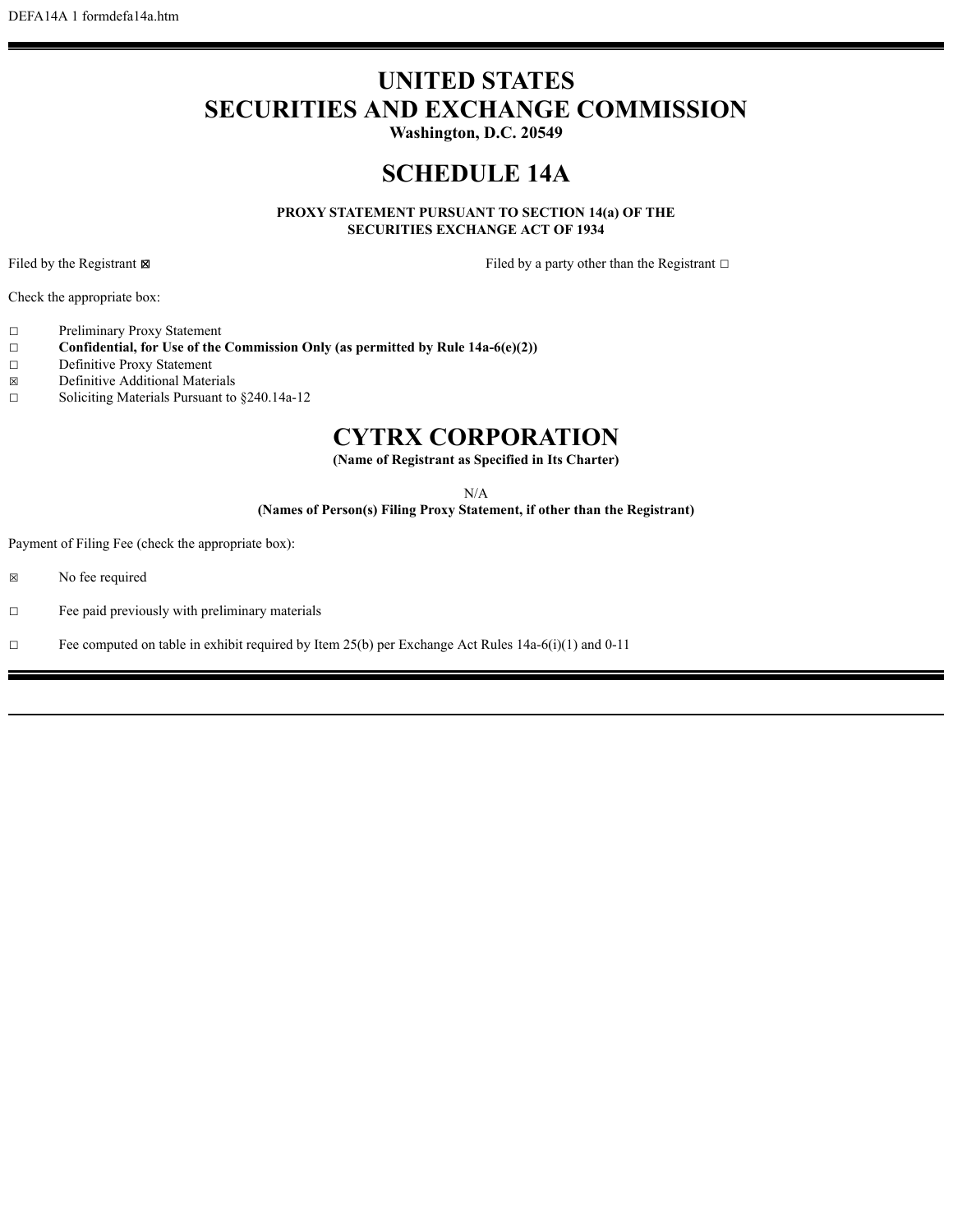## CytRx Stockholder:

Welcome to the 2022 Annual Letter to Stockholders, and thank you for your support of CytRx.

The past few months have been a period of marked change at CytRx. We have made changes to management and our Board of Directors, made changes to our corporate structure, and we are revitalizing the development of our core asset, the LADR<sup>TM</sup> (Linker Activated Drug Release) program. Meanwhile, Immunity Bio, Inc. (ImmunityBio), our partner for our first-generation (first-gen) LADR drug, has announced positive Phase II data in pancreatic cancer, and their intent to enter into new indications with LADR-based aldoxorubicin. In addition, our partner Orphazyme A/S has been acquired by KemPharm, Inc., giving new life to the arimoclomol program. We have also taken steps to simplify our capital structure and conserve cash by converting certain shares of our Series C 10% Convertible Preferred Stock into shares of Common Stock.

Our primary operational goal at this time is to advance the next-gen LADR drugs into the clinic. To this end, we are working with oncology development expert Gilad Gordon, MD. Dr. Gordon has 30 years of experience in the development of oncology drugs, has participated in the filing of over 50 Investigational New Drug applications, has been responsible for hundreds of clinical trials, and has been responsible for approximately 5 drugs being approved by the U.S. Food and Drug Administration (FDA).

As we have inventoried and reviewed the pre-clinical data on the next-gen LADR drugs LADR 7, 8, 9 and 10, we have been struck by the rigor and the strength of the data. These drugs have been tested for efficacy in some of the most challenging cancer models possible, including large-tumor models of breast, ovarian, melanoma, and non-small cell lung cancers, and demonstrated complete remission of the tumors, with good safety and manufacturability. These drugs have demonstrated an important proof-of-concept; that when our LADR backbone is attached to an anti-cancer chemotoxin, the chemotoxin can be dosed at much higher levels than is possible without our LADR technology, without the complex issues that come with antibody-drug conjugates. In order to enter the clinic, there are some routine toxicology and dosing tests that remain, but the bulk of pre-clinical development for LADR-7 through LADR-10 has been successfully completed. We very much look forward to completing the last IND-enabling activities for these drugs, and seeing the first of them in humans. We anticipate this IND-enabling work to take approximately 18 months, though Covid-related disruptions in contract lab services have the potential to disrupt the timing of these activities.

The first-gen LADR drug, aldoxorubicin, was licensed to Immunity Bio for \$343 million in potential regulatory and sales milestones, in addition to potential sales royalties. Immunity Bio currently has aldoxorubicin in a registrational-intent Phase II study in pancreatic cancer, and in June 2022 presented data that showed a more than doubling of survival time of 3<sup>rd</sup>/4<sup>th</sup>/5<sup>th</sup> line patients compared to historical controls. Treatment is ongoing for twenty-five patients and ImmunityBio plans to approach the FDA in 2022 with regard to an approval pathway. Immunity Bio has also indicated that they plan to apply to the FDA to take aldoxorubicin into a Phase II trial for recurrent glioblastoma and a Phase I trial in Karposi Sarcoma. CytRx's early work with aldoxorubicin in humans combined with the data from Immunity Bio's work add to the data supporting the concept of the LADR platform; targeting of the tumor via albumin as a trojan horse, and in-situ release of the chemotoxin allow for higher dosing with the benefits of a small molecule.